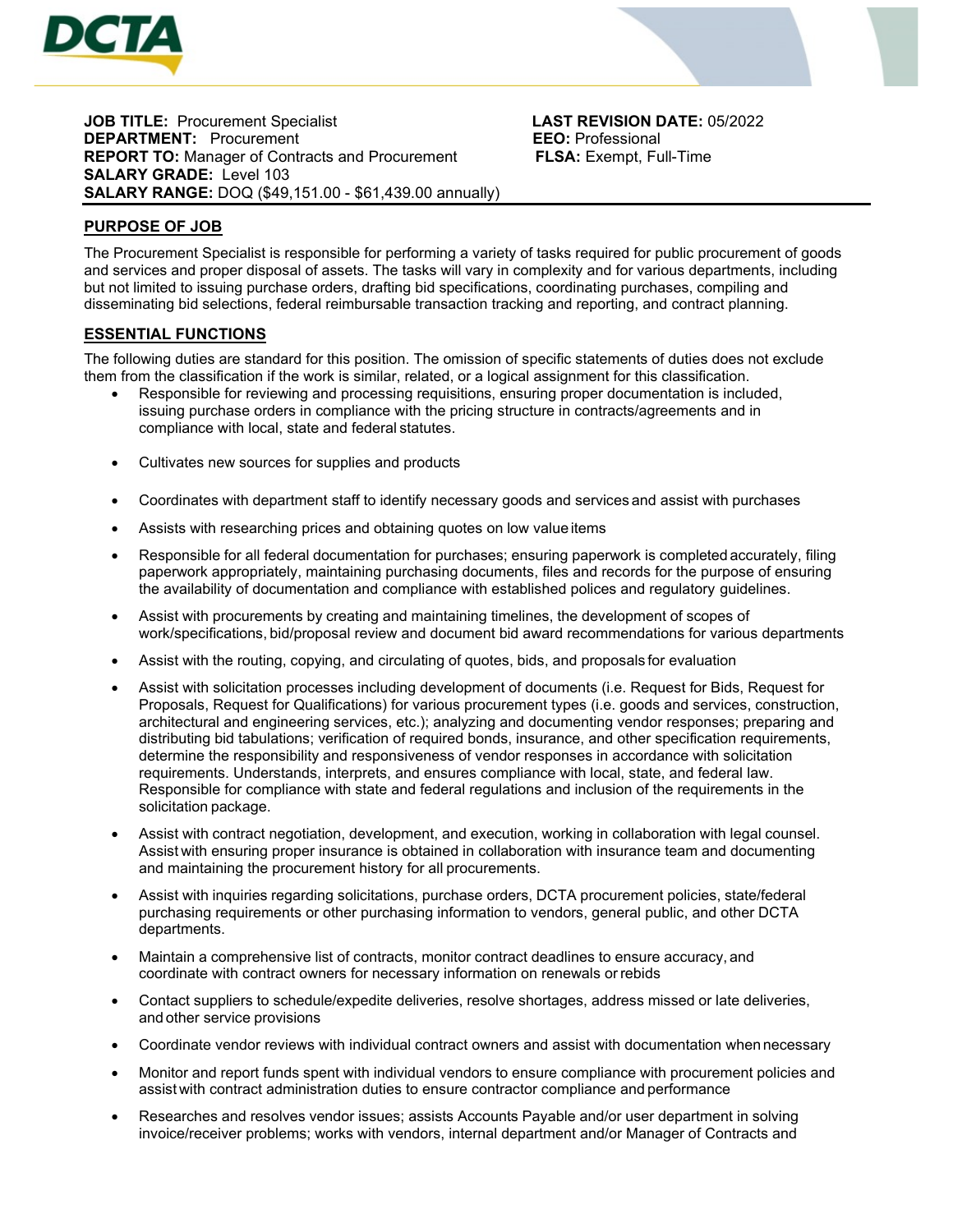

Procurement in researching and solving problems with purchase orders.

• Perform other duties and responsibilities as required.

# **REQUIREMENTS TO PERFORM WORK**

#### *Knowledge of:*

- Public procurement regulations and processes
- General understanding of the solicitation process, including Request for Bids (RFB), Request for Proposals (RFP), and Request for Qualifications (RFQ)
- Interpersonal skills using tact, patience, and courtesy
- Strong written and oral communication skills, including proper etiquette over the phone and when interfacing with the general public
- Modern office methods, procedures, and use of computer equipment
- **Microsoft Office Suite**

#### *Ability to:*

- Be energetic and willing to learn
- Utilize sound judgment and the ability to interpret policies and procedures
- Analyze and solve complex problems that require careful attention to detail
- Ability to handle multiple projects simultaneously to meet goals and deadlines
- Analyze complex situations quickly and track relationships between issues
- Solve practical problems and deal with a variety of concrete variables in situations where only limited standardizations exist
- Comply with federal and state purchasing regulations

#### *The ideal candidate will:*

- Be incredibly detail-oriented, have strong time management skills, and possess effective communication skills
- Possess strong organization, documentation, research, and analytical skills
- Possess a positive attitude, and practices good judgement, while open to receiving/providing feedback
- Hold the ability to get along with others, individually and in a large group. Has the desire to care for the organization's well-being and for the co-workers he/she interacts with. Interested in partaking in group development and team building activities
- Be open to collaborate and work in a team-oriented and helping environment
- Possess an influential and welcoming communication style
- Foster a culture that values critical thinking and problem solving; and encourages constructive feedback, engagement, inclusion, and diversity at all levels

## **EDUCATION AND EXPERIENCE** (Any equivalent combination of education and experience)

Associate's or Bachelor's degree from an accredited college or university with major course work in business administration, or related field. Minimum of three (3) years of progressively responsible experience involving the government, nonprofit, or in similar operating environment. Public Sector procurement and federal procurement regulations experience preferred.

*Special Requirements:* Hold a current valid Texas Driver's License or have the ability to obtain one upon entry into the position. Public Sector purchasing certification from nationally recognized professional organization preferred.

## **PHYSICAL ACTIVITIES**

Physical activities include, but are not limited to: on a continuous basis, sitting at a desk for long periods of time; intermittently twisting and reaching for office equipment; writing or using keyboard to communicate through written means; occasionally running errands; lifting light weight; reaching above the waist, reaching below the waist, and reaching waist to shoulder to reach inventory on shelves; repetitive motion when using computer keyboard and/or 10-key calculator; and seeing and hearing to conduct work.